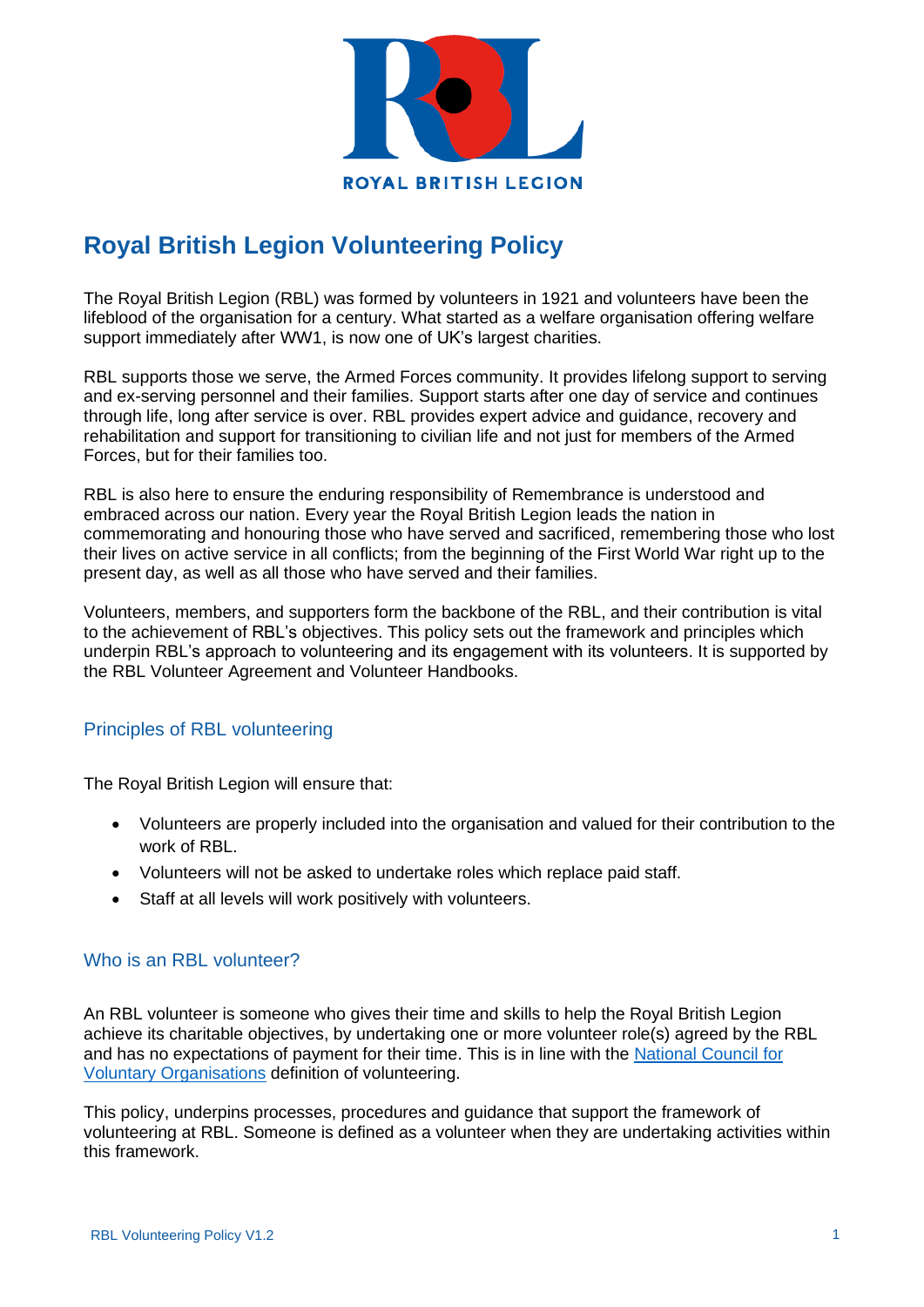

A volunteer can also be a member of RBL, but this is not a prerequisite for someone to become a volunteer. Voluntary activity takes place within the RBL membership, but their activities are usually supported by different policies and procedures.

## Volunteer recruitment

RBL is committed to ensuring our volunteering opportunities are available to both the communities we serve and those that we work in, and that our recruitment procedures are consistent, fair, and transparent.

The key activities of, and core skills and competencies needed, for each volunteer role are set out in the respective role description, which are made available to potential volunteers when they first start to explore volunteering with RBL.

Volunteer vacancies are advertised as widely as possible with the aim of reaching a broad cross section of our communities. Wherever possible we promote our volunteering opportunities electronically, through print media as well as through our existing networks.

Volunteers will be asked to complete a registration and/or application form appropriate to their role, and anyone applying to volunteer with RBL will be provided with the details of the relevant recruitment process.

There is no upper age limit for volunteers, however some roles may have a minimum age restriction. Some roles may require specific knowledge or skills, and this will be advised within the relevant role description.

## Selection and screening

For roles that require a regular commitment of time we will invite potentially suitable volunteers to an informal 'get to know you' interview to explore skills and suitability for roles. We use the outcomes from interviews to match individuals to appropriate vacancies, and an offer will be made subject to the outcome of screening checks. We also ask volunteers not already known to us to provide two references to help assess their suitability. References cannot be from family members, but do not have to be from current or previous employers where a potential volunteer is not able to offer such a referee. If a volunteer is already known to RBL, for example, as a member or volunteering in a different role, then we only require one reference.

Volunteers who carry out their roles with potentially vulnerable persons; often in welfare and support roles and in our care homes, are also required to undergo criminal record DBS (Disclosure Barring Service) checks. This is set out in the role descriptions. Having a criminal record does not automatically disqualify someone from volunteering with RBL, and we will review any disclosures sensitively, on a case-by-case basis.

RBL aims to follow the principles of fair recruitment and will only consider references and DBS checks once we have determined the suitability of a volunteer for the role.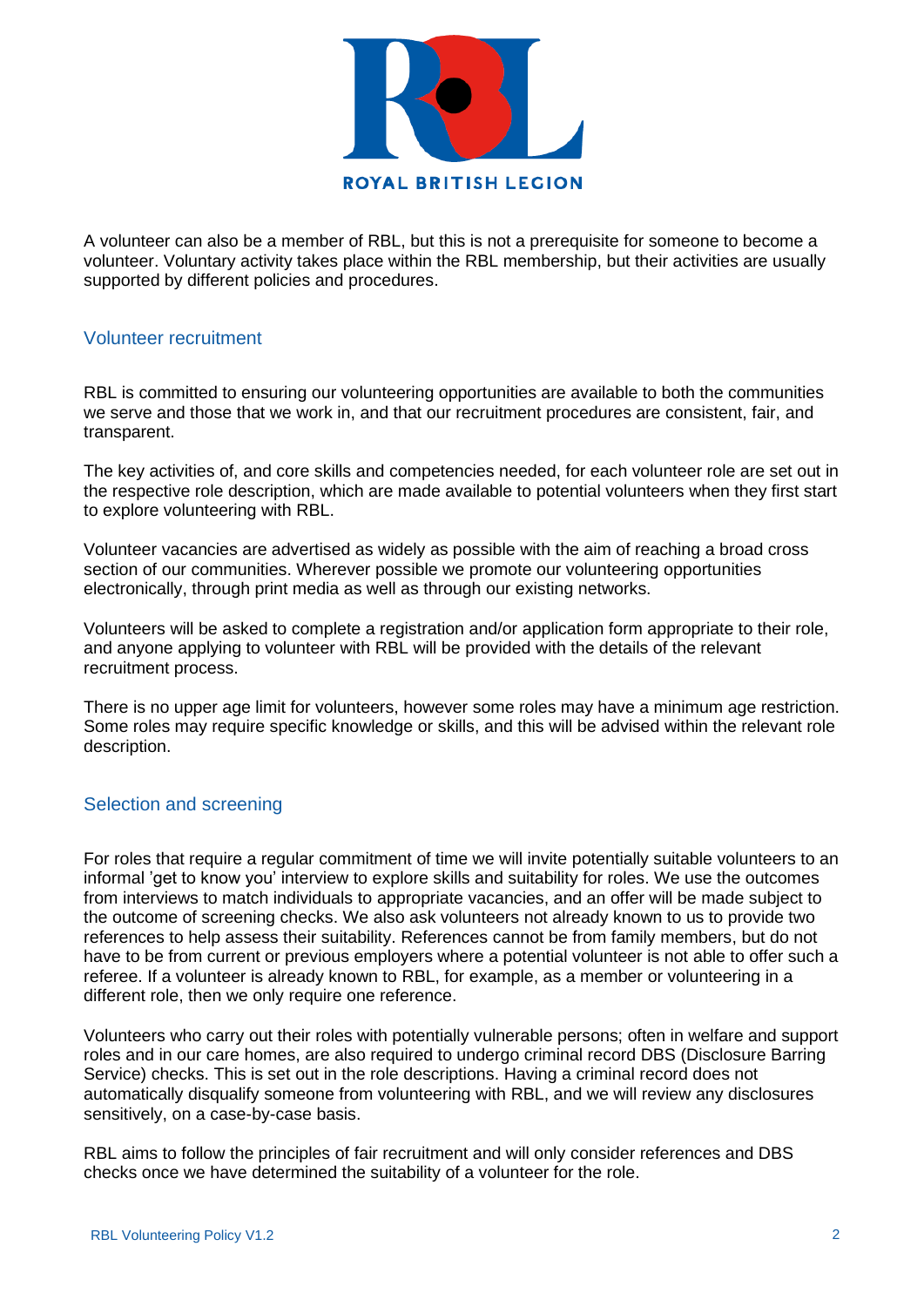

## Induction and training

All RBL volunteers should undertake an induction and welcome that will include an introduction to the history and work of the RBL and their own volunteer role. Depending on the role, some volunteers may also undertake further specific skills training. This may be a combination of online, face-to-face, or workbook-based training that must be completed within a specific time.

Further update training is provided as appropriate and relevant to the role concerned. Volunteers are advised in advance where training is a mandatory requirement for undertaking a particular role and this will be made clear on the role description and through the recruitment and volunteer journey.

Volunteers are provided with the information and access, which is necessary for them to fulfil the requirements of the role to which they are carrying out.

## Support and supervision

All volunteers are given a named person within the respective team (volunteer manager/supervisor), who will serve as their main point of contact whilst volunteering with RBL. Depending on the volunteer role this may sometimes be another volunteer, particularly in relation to fundraising roles.

All volunteers have access to appropriate support and supervision to provide feedback on their progress, discuss further development and give an opportunity to raise any concerns. The frequency and format of this supervision may vary, depending on the role concerned, the individual volunteer and RBL's current resources.

## Involving volunteers

RBL values the contribution volunteers make to achieving our work and supporting the Armed Forces community. Each year volunteers are invited to contribute to the Volunteer Voice survey helping with understanding of what is done well, what can be done better and where to focus to enhance the volunteer experience and further develop volunteering for the future.

A Volunteer Voice Group includes RBL volunteers from all Directorates that meet three times a year to provide a volunteer voice on RBL volunteering strategy, policies, and issues. This ensures that volunteers are engaged and included in the development of RBL volunteering.

RBL recognises that good communication is key to a successful volunteering programme and that information must flow two ways. Staff that act as the named contact point (volunteer manager/supervisor) for volunteers are responsible for ensuring that information about changes and developments and regular updates are communicated swiftly to volunteers, using the most appropriate method.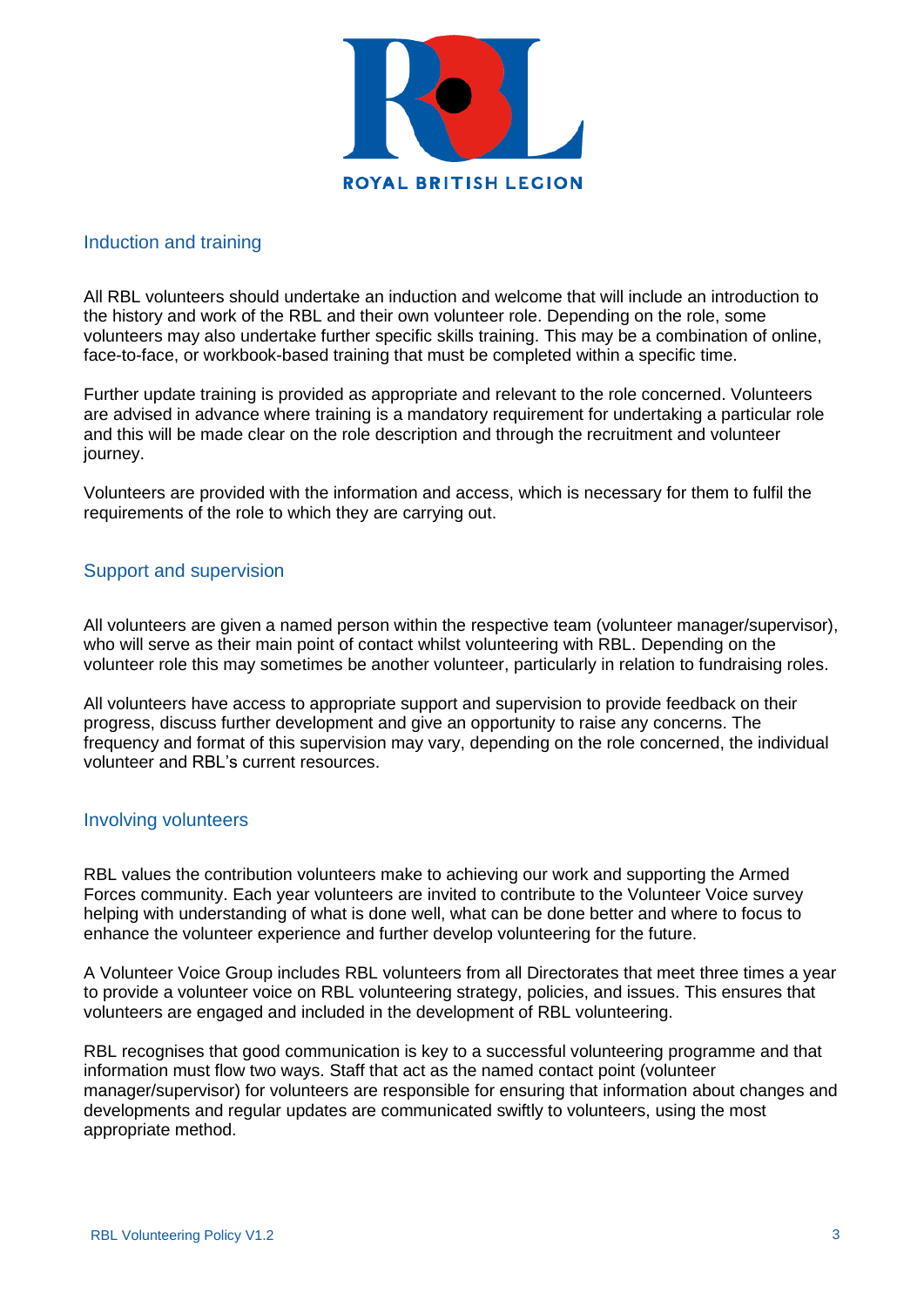

# Expenses

RBL identifies the importance of and encourages reimbursing out-of-pocket expenses incurred whilst volunteering. Out-of-pocket expenses will be reimbursed to volunteers on production of associated receipts, in line with the RBL expenses policy.

## Valuing volunteers

RBL recognises and is grateful for the time, skills, and contribution of volunteers to support the Armed Forces community.

Volunteers with RBL are recognised in many ways including through informal and formal recognition items and events as well as more formal recognition, including nominations for local and national volunteer awards. Each year RBL celebrates the contribution of volunteers during national and international volunteer recognition events.

## Diversity and inclusion

RBL is committed to creating a diverse and inclusive organisation, reflecting the diversity of the Armed Forces community and of wider society. We aim to ensure that our volunteering programme is inclusive, accessible, and attractive to potential volunteers no matter what their background or personal characteristics and will ensure all volunteers are treated fairly and with respect, in an environment free from discrimination and harassment.

## Confidentiality and data protection

RBL recognises its moral and legal responsibility to treat all information about the people we support, and that of our volunteers, members, and staff with the strictest confidentiality. Guidance is in place to ensure the personal data of our volunteers is stored and processed in line with RBL's data protection policies and volunteers provided with training and support to ensure they can adhere to the requirements set out.

# **Safeguarding**

RBL passionately believe that staff, volunteers, members, and supporters of RBL, all have a responsibility to protect those we come into contact with; everyone shares responsibility for safeguarding and promoting the welfare of children, young people, and adults at risk.

Volunteers, as representatives of RBL, will be provided with briefings, training, and tools to enable response to and reporting of any safeguarding issues safely and effectively, this includes via volunteer manager/supervisors and the RBL Dedicated Safeguarding Leads (DSL's).